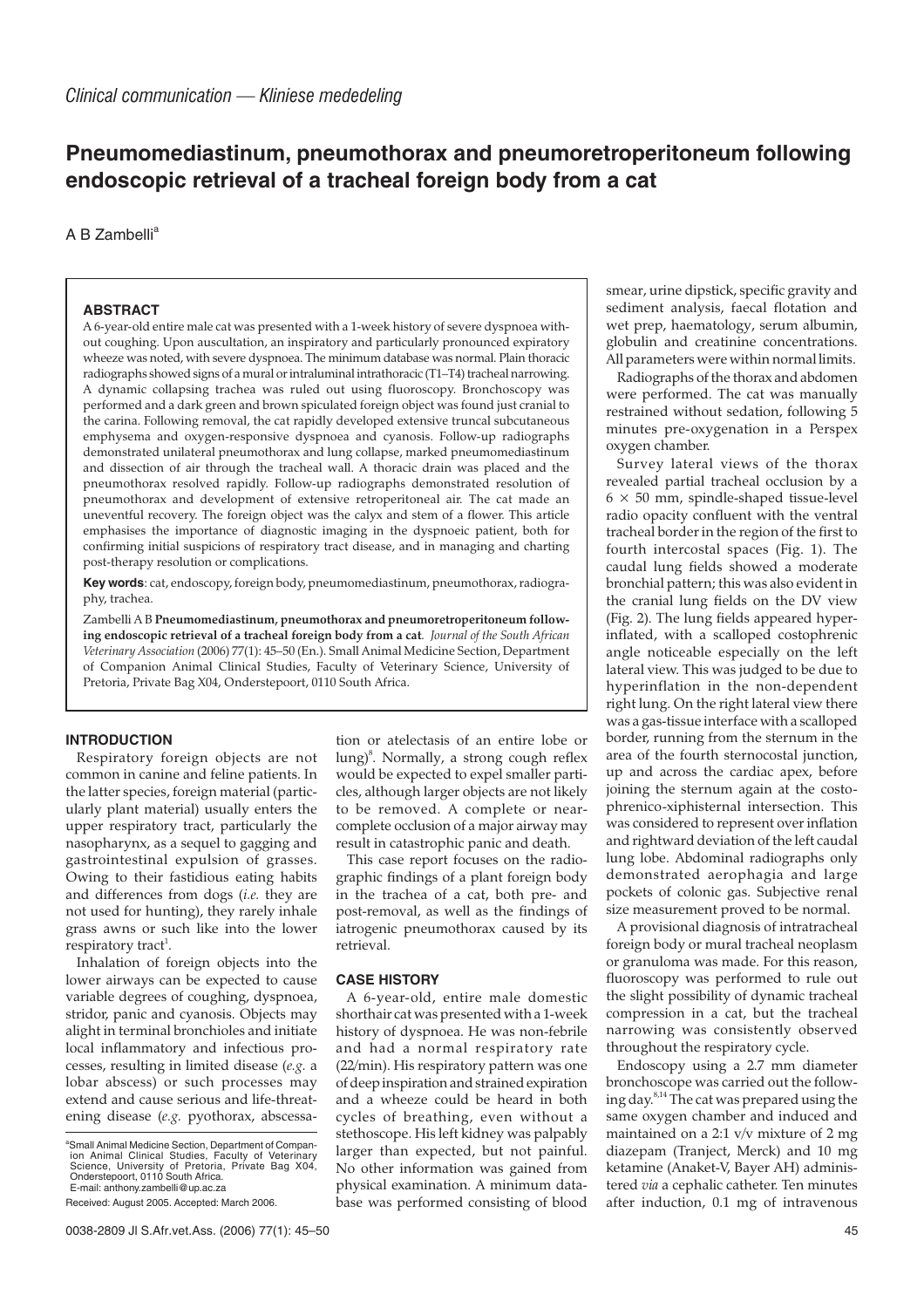medetomidine (Domitor, Novartis AH) was added; this was antagonised at the end of the procedure with an equal volume of intramuscular atipamezole (Antisedan, Novartis AH). Oxygen was supplied by tracheal insertion of a 4 FG plastic feeding tube coupled to a humidified oxygen source, administered at 3  $\ell$ /min. The larynx was anaesthetised using a lignocaine spray (Xylocaine, Astra-Zeneca). This was repeated 60 minutes later. At the end of the procedure, beclomethazone spray (Beclate-200, Cipla Medpro) was used to reduce laryngeal oedema, along with 0.4 mg of dexamethazone (Kortico, Centaur) administered intramuscularly. Oxygen saturation was monitored throughout the procedure using a lingual sensor attached to a pulse oximeter (Nonin, Kyron, Johannesburg)

A green-brown, spiculated object was seen in the trachea in front of the carina, corresponding to the radiographic stenosis. It was enmeshed in mucous and granulation tissue. It was retrieved in two pieces by means of a flexible 2 mm endoscopic forceps passed alongside the oxygen tube and endoscope. The object was revealed to be the calyx and first 15 mm of the stem (Fig. 3) of a flower.

Immediately after the procedure, subcutaneous emphysema was noted. Initially, penetration of an airway with the forceps was suspected and radiographs of the thorax were taken (Figs 4, 5). Marked subcutaneous emphysema extended from the cervical tissues to the cranial abdominal region. Owing to a marked pneumomediastinum and pneumothorax, the entire thoracic oesophagus, aorta, cranial and caudal venae cavae, azygos vein, and collapsed right caudal and accessory lung lobes were all clearly demarcated. The trachea was highlighted and, in the area where the foreign body had been, was thickened ventrally, with three 1–2 mm diameter radiolucencies within the ventral wall (Fig. 6). These were suspected to be the actual source of the pneumomediastinum and pneumothorax and surmised to be the result of tugging free a foreign object enmeshed in granulation tissue overlying a weakened tracheal wall.

The DV view (Fig. 5) demonstrated severe unilateral pneumothorax on the right with complete collapse of all right lung lobes. The feeding tube (for oxygen supplementation) was visible on both views. On the lateral view, the heart was elevated off the sternum and gas was seen in the caudodorsal area, possibly extending into the abdomen.

A thoracic drain was immediately placed in the right hemithorax while the cat was maintained on oxygen and



Fig. 1: **Left lateral view of the thorax. The partial tracheal occlusion caused by a soft-tissue opacity at the level of T1–T4 is evident. There is a mild bronchial pattern in the caudal lung fields, and the scalloped costophrenic interface is particularly noticeable.**

continuous positive-pressure ventilation. Following removal of the endotracheal tube, radiographs of the abdomen and thorax were retaken (Figs 7–9).

Even though less than  $5 \text{ m} \ell$  of air could be removed via the drain, the atelectasis, pneumothorax and most of the pneumomediastinum had nearly completely resolved (Fig. 8). This probably occurred during drain placement through the action of the ventilator. Radiographic

contrast in the chest was still excessive (Fig. 7), but less marked than in Figs 4 and 5. A pneumoretroperitoneum, with enhancement of the kidneys, colon, bladder and sublumbar muscles, was now evident on the abdominal view (Fig. 9). This resulted from dissection of air alongside the aorta, azygos vein and thoracic duct, which traverse the aortic hilus of the diaphragm and travel in the retroperitoneal space<sup>8</sup>. The cat made an



Fig. 2: **Dorsoventral radiograph, pre-endoscopy. There is a moderate bronchial pattern in the cranial lung fields.**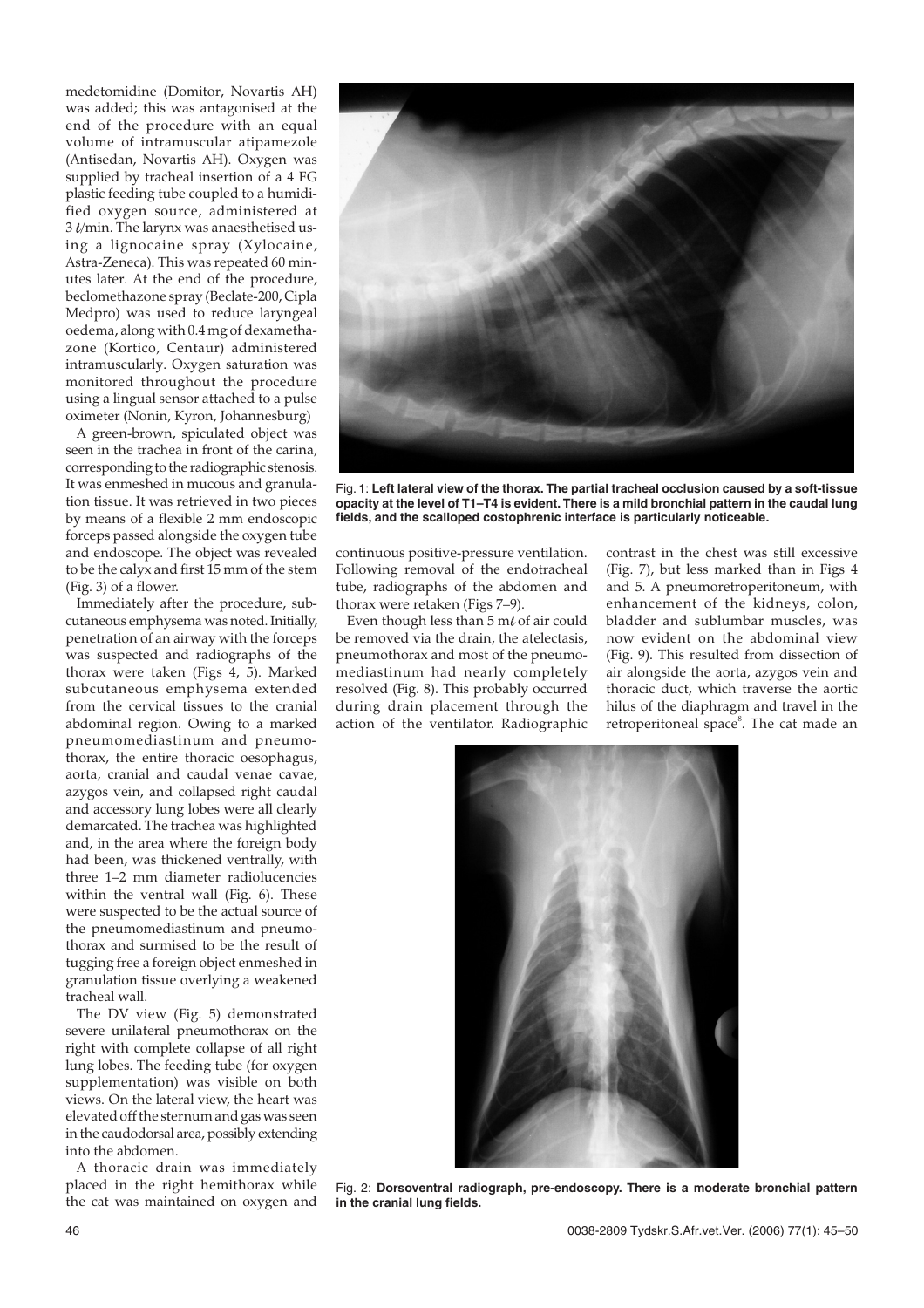

Fig. 3: **The foreign body in two parts; the lower part consisting of the calyx and most of the retrieved stem of a flower, with another segment of the stem lying just above.**

uneventful recovery and the thoracic drain was subsequently removed and the patient discharged two days later.

#### **DISCUSSION**

Tracheobronchial foreign bodies are an infrequent but serious occurrence in veterinary medicine. They are one of many differential diagnoses for a cat presenting with symptoms such as those demonstrated by this patient<sup>7,14</sup>. After obtaining the minimum database, imaging forms an important first step in the extended database, and survey thoracic radiographs are the technique of choice. Although ventrodorsal views are the standard for evaluation of the lungs in the author's hospital (and not dorsoventral as in this case) $6,16$ , dyspnoeic cats rarely tolerate (or survive) this manipulation, or even lateral radiographs in severely sick patients, therefore proper patient preparation (sedation, preoxygenation, handling) is paramount if the patient is to survive diagnostic procedures.

Radiographic indications of foreign bodies alighting in airways may include one or more of:

- A radiodensity (the object itself, or the inflammatory exudates gathered around it) or radiolucency (a filling defect, or bacterial gasses surrounding it) or a combination (*e.g.* a pulmonary abscess or airway neoplasm $)^{3,7}$ ;
- Tracheal or bronchial narrowing (nondynamic, unlike some cases of tracheal collapse)<sup>8</sup>;
- 'Downstream' atelectasis if a bronchus is occluded and the lobe or lung collap- $\mathrm{ses}^\mathrm{s}$ ;
- A bronchial or lobar radiographic lung pattern in the affected  $lobe(s)^{10}$ ;
- Diaphragmatic flattening (due to hyper $pnoea$ <sup>17</sup>;
- A negative contrast gastrogram (aerophagia)<sup>13</sup>;
- Cystic, bullous, nodular disease of a



Fig. 4: **Left lateral thoracic view, post-endoscopy. The endotracheal feeding tube supplying oxygen is visible. The pronounced pneumomediastinum and pneumothorax have resulted in a clearly visible aorta, venae cavae, trachea, oesophagus and other mediastinal structures. The heart is elevated off the sternum. Note the collapsed lung lobes.**

lobe or  $\text{lung}^{21}$ ;

- Pneumothorax (from a ruptured bronchus or lung, with or without a mediastinal shift $)^{9}$ ;
- $\bullet$  Pneumomediastinum $^{11,12,15,19-22}$ :
- Pyothorax (fluid in the thorax revealed as purulent by centesis $)^{8,9,20}$ ;
- Elevation of the heart off the sternum (due to shifting of air in the pleural space when the heart is displaced to the recumbent side of the animal)<sup>8</sup>.

Tracheal narrowing on a radiograph may be the result of a static or dynamic abnormality. An example of the latter is tracheal collapse, which is rare in cats<sup>7,8,14</sup>. Some examples of static tracheal occlusions are extramural causes such as thymoma and mediastinal lymphoma; mural causes such as granulomas, tracheal neoplasms and strictures; and intraluminal causes such as foreign bodies<sup>5,7,8</sup>. A dynamic disease was ruled out by fluoroscopy,



Fig. 5: **Dorsoventral thoracic view, post-endoscopy. The marker in the tube supplying oxygen can be seen just right of the midline. There is a pronounced right-sided pneumothorax, with complete collapse of all the right lung lobes.**

0038-2809 Jl S.Afr.vet.Ass. (2006) 77(1): 45–50 47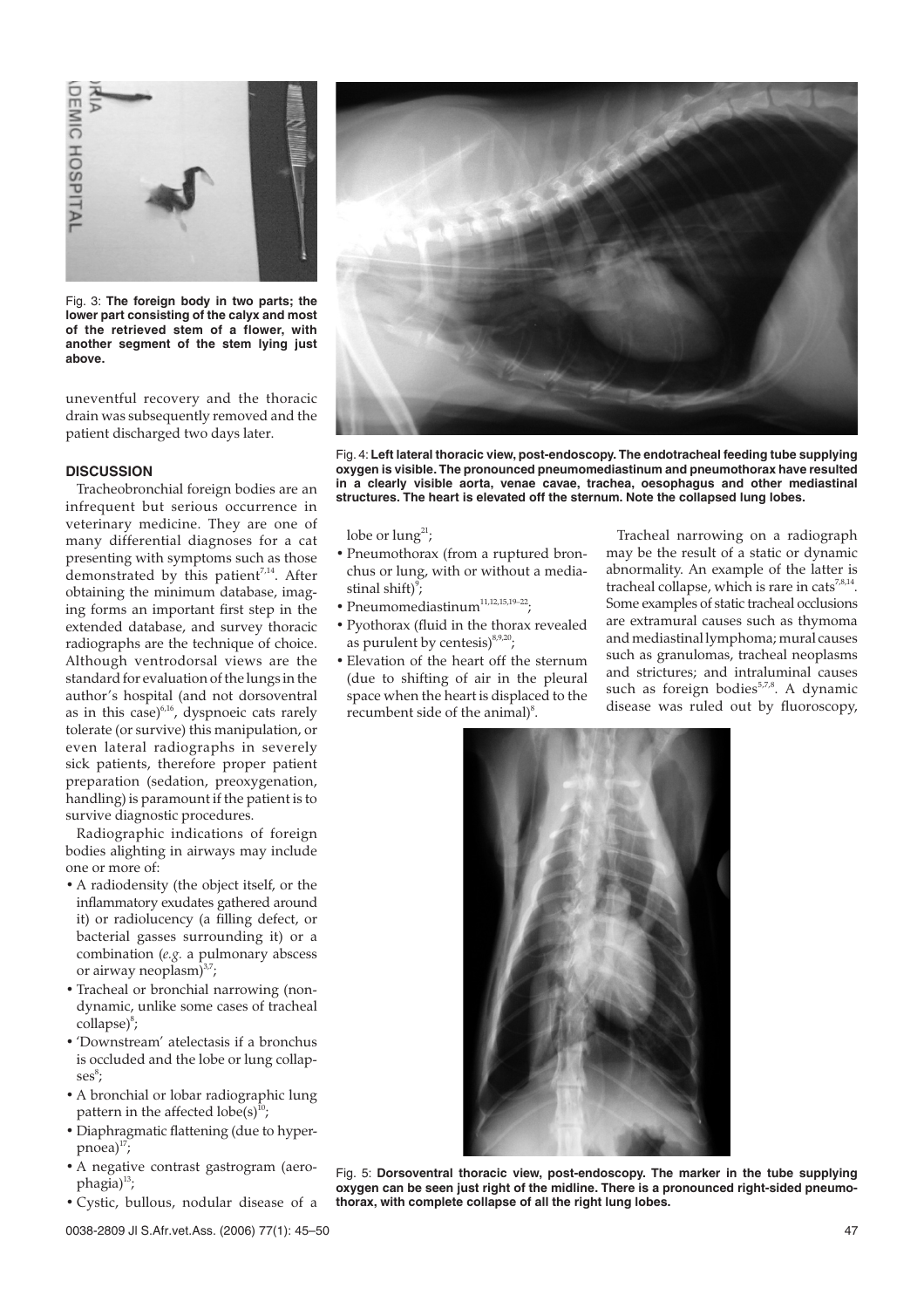where only a static, unchanging, mural or intraluminal defect was observed. Extratracheal masses tend to create a clear gas-trachea-tumour radiographic interface and the surrounding gas of the lungs. Masses in the cranial mediastinum tend to cause deviation of the trachea more frequently than outright stenosis or compression<sup>2,5,8,10</sup>. Only bony or metallic objects can be distinctly detected as such by radiography or fluoroscopy; objects and masses composed of soft tissue, and many plant and synthetic materials all have soft-tissue-like radiodensities. The surrounding air in the airways may highlight them, but deeply lodged bronchial objects can potentially collapse the dependent lung and therefore vanish radiographically. Their presence must then be inferred from the changes they cause in the atelectatic lung, while other differential diagnoses such as bronchial adenocarcinoma should also be consid $ered<sup>5,8,14,16</sup>$ 

The mechanism of pneumomediastinum following foreign body aspiration is well described in human medicine, where such cases occur frequently $12,20,22$ . An endoluminal foreign body causing partial or complete occlusion will produce aninterstitial emphysema by causing rupture of alveoli in the over-inflated lung. This air then travels along the sheaths of the pulmonary blood vessels to the hilus of the lung, and from there into the mediastinum and ultimately the thora $x^{6,10,21,22}$ 

Following radiographs and fluoroscopy, tracheobronchoscopy was clearly indicated in this patient. Retrieval of tracheobronchial foreign bodies can be challenging, therefore meticulous attention to anaesthetic technique and gentle handling of instruments to avoid laryngospasm or tracheobronchial perforation are essential<sup>14,16</sup>. Alternatively, the use of suction devices and Foley's catheters for object removal has also been described in the literature<sup>16,18</sup>. Rigid bronchoscopes may allow better airway control in paediatric cases of foreign body inhalation patients, and bronchoscopy is advisable even when radiography is negative for foreign body inhalation, but clinical signs are still suggestive<sup>12,14,16,20,22</sup>.

The development of subcutaneous emphysema was rapid and sudden in this case and not presaged by any drop in respiratory function or haemoglobin saturation (as measured by pulse oximetry). In such instances, rapid radiographic follow-up is necessary and was essential in the management of this patient. It allowed diagnosis of the underlying problem, facilitated ongoing management of interventions, and monitor-



Fig. 6: **Close-up of ventral trachea from Fig. 4, showing the three intramural radiolucencies** (white arrows) **thought to be the source of the pneumomediastinum. The resolution of the tracheal occlusion following foreign body removal is also noticeable. The feeding tube used for oxygen supplementation is also demarcated** (grey arrowheads)**.**

ing thereof. The development of the pneumomediastinum, arising from a small tracheal tear, was exacerbated by the supplementation of high-oxygen flow rates using a feeding tube. This also caused pneumothorax, apparently only on the right side. Although repeat endoscopy was not performed, the original procedure demonstrated a ventrolateral, right-sided mass; and radiographically demonstrated radiolucencies in the ventral trachea following removal (Fig. 6). This defect was therefore presumably caused by the removal of a firmly adhered

and enmeshed foreign object, since pre-endoscopy radiographs demonstrated no air in the thoracic or abdominal cavities.

# **CONCLUSIONS**

To the author's knowledge, this is only the third described case of plant material in a feline trachea<sup>4,18</sup>, and the first case report with subsequent pneumomediastinum, pneumothorax and pneumoretroperitoneum, documented by serial radiography. This case report emphasises the importance of diagnostic imaging and



Fig. 7: **Left lateral thoracic radiograph. The thoracic drain is evident entering two-thirds up the thoracic wall, in the eighth intercostal space. Negative contrast from the pneumomediastinum is still evident, but less marked than in Figs 4 and 5.**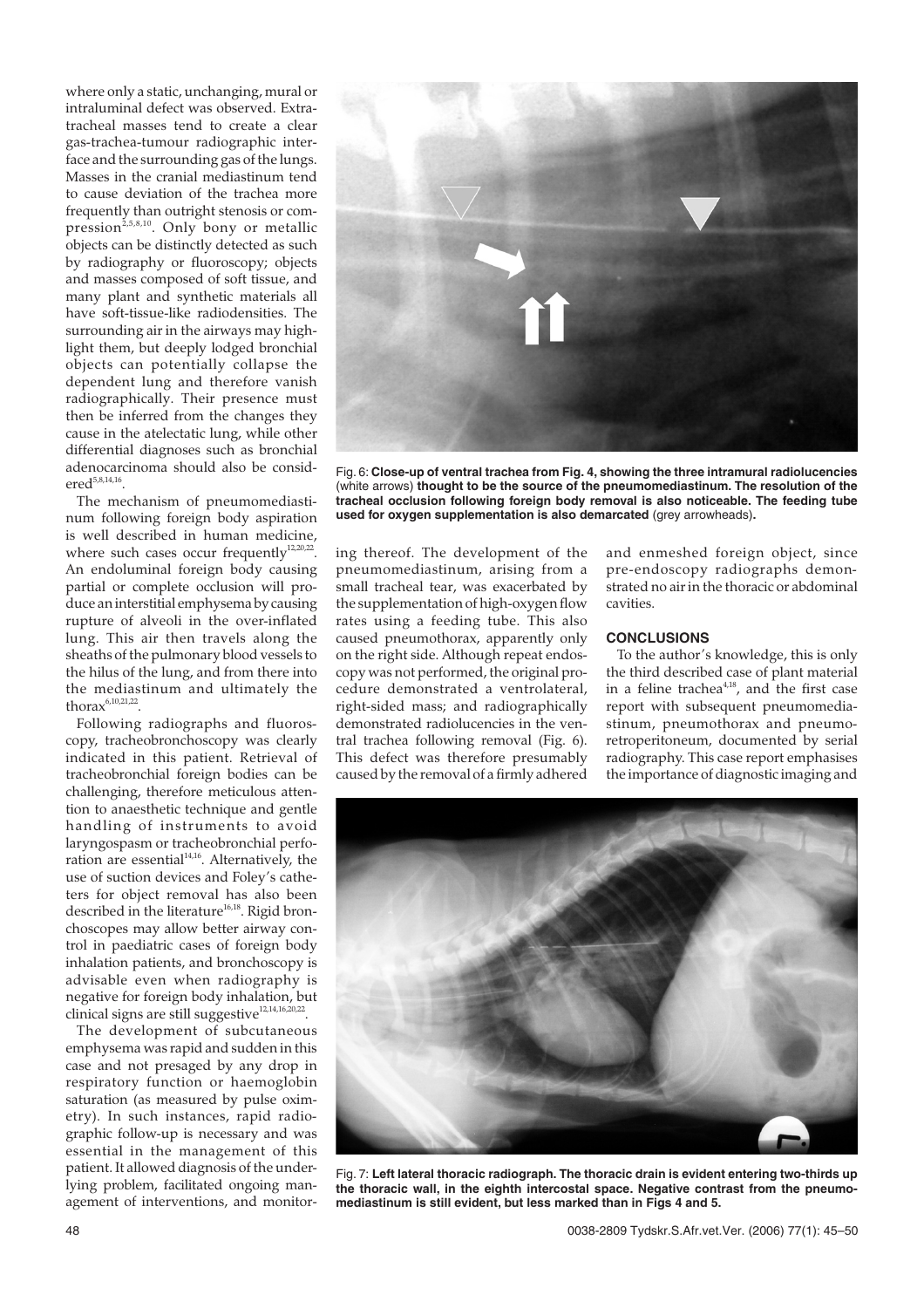

Fig. 8: **Dorsoventral radiograph, post-thoracic drain placement. There is marked resolution of the pneumothorax. Subcutaneous emphysema can be seen on this view.**

careful patient anaesthesia, handling and monitoring when managing a dyspnoeic cat. The inherent challenges in accurately and rapidly diagnosing a foreign body of non-metallic and non-osseous radiodensity are apparent in this location and this species, where plant material is rarely the culprit. It is reasonable to advise that all foreign objects be removed with due care and attention to the possibility of adherence to the tracheal wall. Foreign

objects remaining in the airways may lead to a number of serious consequences, such as bronchopneumonia, lung abscessation, pneumothorax and pneumomediastinum, chronic lung or airway disease, pyothorax, haemoptysis, and eventually, surgical lobectomy<sup>4,11,12,18,21</sup>. Removal without careful monitoring afterwards may overlook the possibility of tears in the trachea, resulting in fatal pneumothora $x^{20}$ .



Fig.9: **Left lateral abdominal radiograph. Excellent detail of retroperitoneal organs is apparently due to negative contrast provided by dissection of air from the mediastinum and thorax through the diaphragmatic hilus.**

# **ACKNOWLEDGEMENTS**

The author would like to thank the hospital staff and students who assisted with the patient's care and the reviewers for their comments.

#### **RFERENCES**

- 1. Avner A, Kirberger R M 2005 Effects of various thoracic radiographic projections on the appearance of selected thoracic viscera. *Journal of Small Animal Practice* 46: 491–498
- 2. Berry C R, Love N E, Thrall D E 2002 Interpretation paradigms for the small animal thorax. In Thrall DE (ed.) *Textbook of veterinary diagnostic radiology* (4th edn). W B Saunders, Philadelphia
- 3. Brown M R, Rogers K S, Manson K J, Barton C 2003 Primary Intratracheal Lymphosarcoma in four cats *Journal of the American Animal Hospital Association* 39: 468–472
- 4. Dimski D<sup>'</sup>S 1991 Tracheal obstruction caused by tree needles in a cat. *Journal of the American Veterinary Medical Association* 199(4): 477–478
- 5. Ettinger S J, Kantrowitz B K 2000 Diseases of the trachea. In Ettinger S J, Feldman E C (eds) *Textbook of veterinary internal medicine.* W B Saunders, Philadelphia: 1040–1055
- 6. Evans H E, Christensen G C 1979 *Miller's anatomy of the dog* (2nd edn). W B Saunders, Philadelphia
- 7. Fuentes V L 1998 Tracheobronchial disease. In Fuentes V L, Swift S (eds) *BSAVA manual of small animal cardiorespiratory medicine and surgery.* BSAVA, Cheltenham
- 8. Fuentes V L 1998 Differential diagnosis of dyspnoea. In Fuentes V L, Swift S (eds) *BSAVA manual of small animal cardiorespiratory medicine and surgery.* Cheltenham, BSAVA: 123–128
- 9. Kramek B A, Caywood D D 1987 Pneumothorax. *Veterinary Clinics of North America: Small Animal Practice* 17(2): 285–300
- 10. Lamb C R 2002 The canine and feline lung. In Thrall D E (ed.) *Textbook of veterinary diagnostic radiology* (4th edn). W B Saunders, Philadelphia
- 11. Lotti U, Niebauer G W 1992 Tracheobronchial foreign bodies of plant origin in 153 hunting dogs. *Compendium of Continuing Education for the Practising Veterinarian* 14: 900–911
- 12. Maayan C, Avital A, Elpeleg O N, Springer C, Katz S, Godfrey S 1993 Complications following oat head aspiration. *Pediatric Pulmonology* 15(1): 52–54
- 13. Mahaffey M B, Barton C 2002 The Stomach. In Thrall D E (ed.) *Textbook of veterinary diagnostic radiology* (4th edn). W B Saunders, Philadelphia
- 14. McKiernan B C 2004 Update on bronchoscopy. *Proceedings of the 14th Annual ECVIM-CA Congress, Barcelona, Spain,* 9–11 September 2004: 99–100
- 15. Myer W 1978 Pneumothorax: a radiography review. *American Society of Veterinary Radiology* 19(1): 12–15
- 16. Padrid P A, McKiernan B C 1999 Tracheobronchoscopy of the dog and cat. In Tams T R (ed.) *Small animal endoscopy* (2nd edn). Mosby, St Louis
- 17. Park R D 2002 The diaphragm. In Thrall D E (ed.) *Textbook of veterinary diagnostic radiology* (4th edn). W B Saunders, Philadelphia
- 18. Pratschke K M, Hughes J M, Guerin S R,